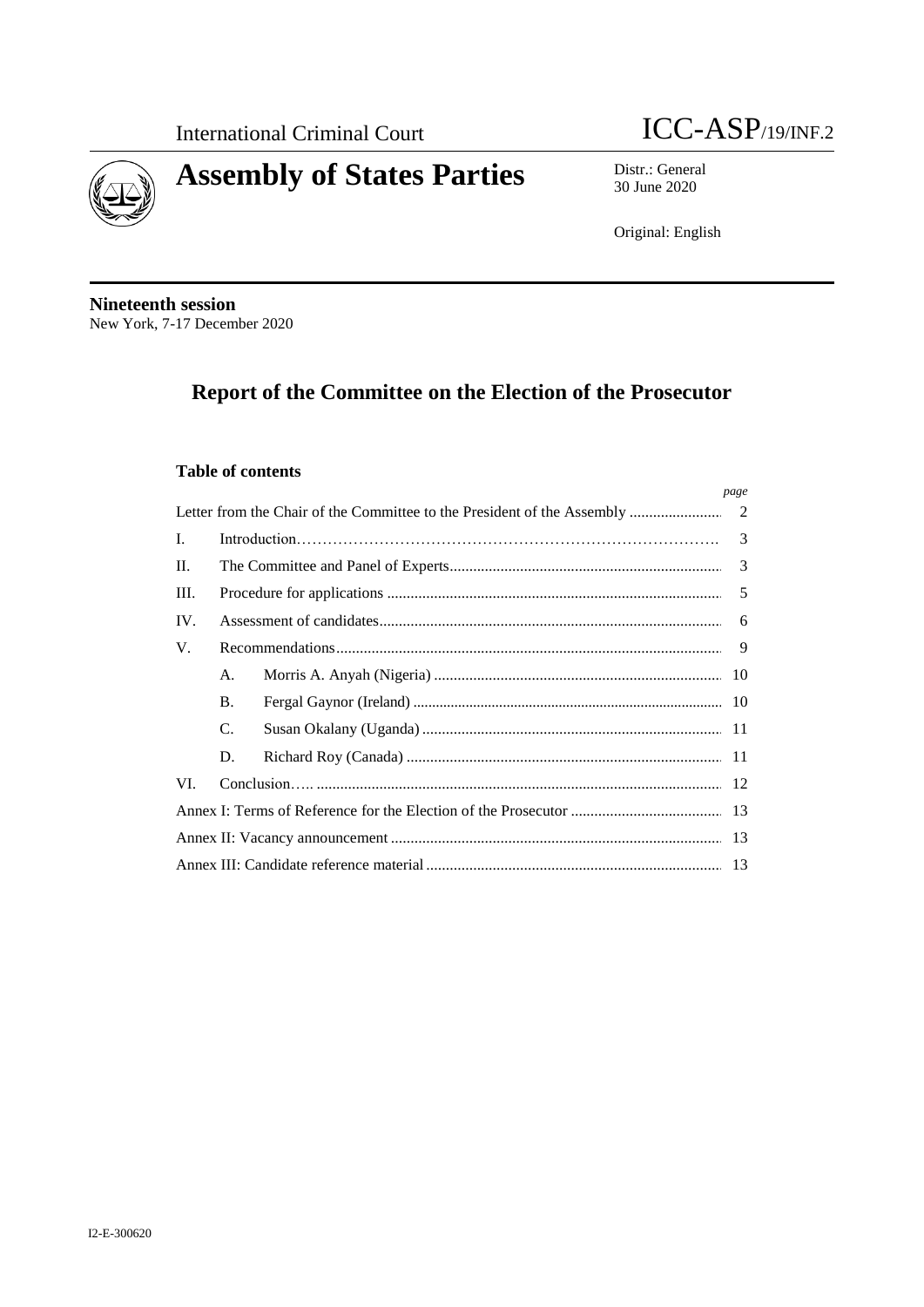## **Letter from the Chair of the Committee to the President of the Assembly**

[Original:English]

30 June 2020

Excellency,

I write in my capacity as Chair of the Committee on the Election of the Prosecutor to enclose our report to the Bureau, as required by the Terms of Reference on the Election of the Prosecutor. While the Committee's mandate ends with the submission of this report, its members stand ready to provide such further assistance as may be required by the Presidency.

Please accept, Excellency, the assurances of my highest consideration.

Sabine Nölke Ambassador Chair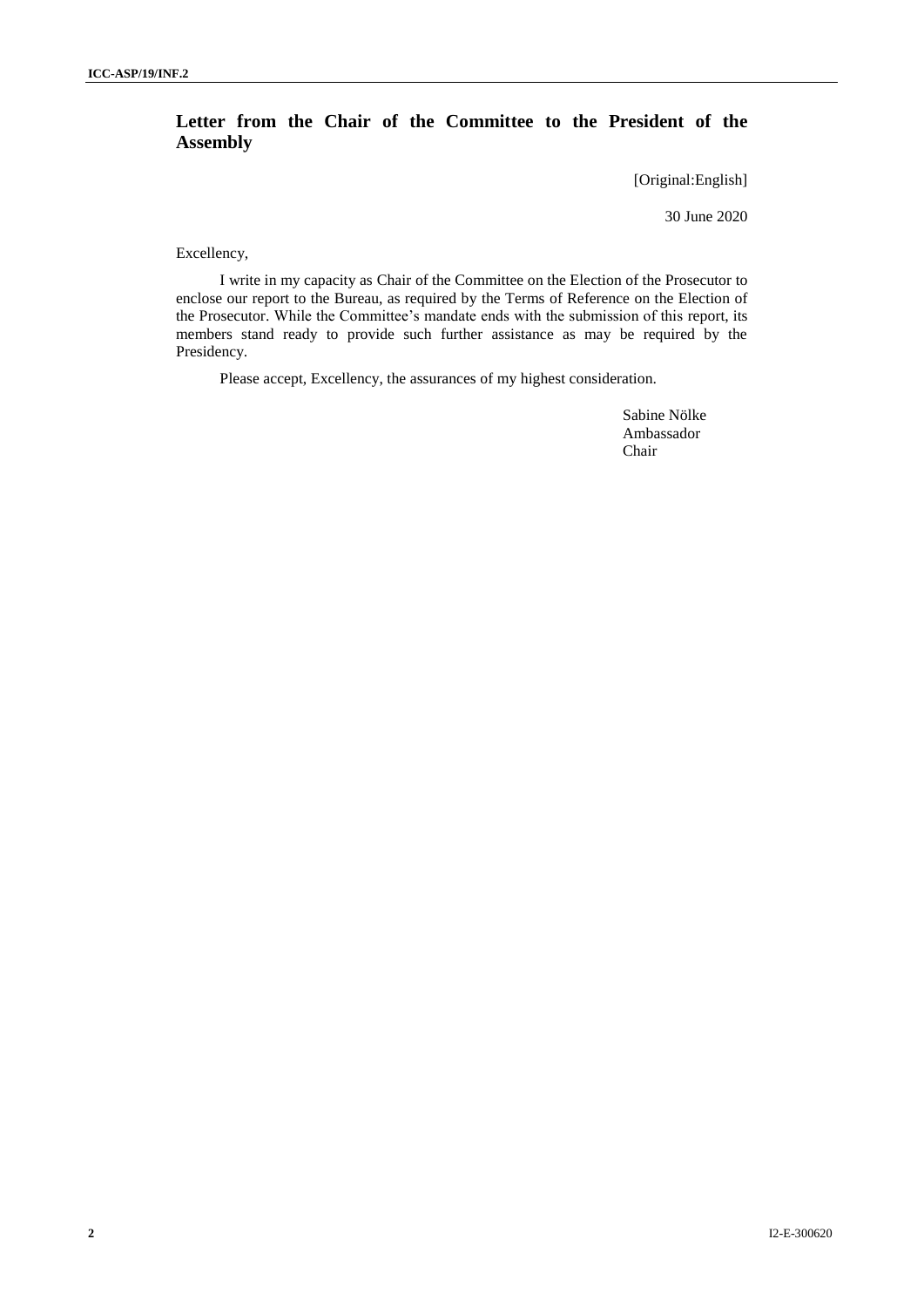## **Report of the Committee on the Election of the Prosecutor**

## **I. Introduction**

1. This report of the Committee on the Election of the Prosecutor ("the Committee") is submitted to the Bureau of the Assembly of States Parties pursuant to the Terms of Reference for the Election of the Prosecutor ("Terms of Reference").<sup>1</sup>

2. The Terms of Reference provide that "the Committee shall establish by consensus an unranked shortlist of three to six of the most highly qualified candidates" for the position of Prosecutor of the International Criminal Court ("Court" or "ICC"), and "prepare a final report which shall specify in detail how the shortlisted candidates meet the requirements for the position".<sup>2</sup> A consultation process will be undertaken thereafter, led by the President of the Assembly, to identify a consensus candidate. $3$ 

3. The Committee hereby submits the following candidates (unranked, in alphabetical order) for the consideration of the Assembly:

- (a) **Morris A. Anyah** (Nigeria), currently a trial attorney in the Law Office of Morris A. Anyah, LLC in Chicago, Illinois, U.S.A;
- (b) **Fergal Gaynor** (Ireland), currently the Reserve International Co-Prosecutor at the Extraordinary Chambers in the Courts of Cambodia;
- (c) **Susan Okalany** (Uganda), currently a judge of the High Court of Uganda and a judge in the International Criminal Division of that Court; and
- (d) **Richard Roy** (Canada), currently Senior General Counsel with the Public Prosecution Service of Canada.

4. A summary of the qualifications and expertise of these candidates, including how they meet the requirements for the position, is provided below, together with additional details on the process by which the Committee, assisted by the Panel of Experts, arrived at the shortlist. The *curriculum vitae* and letter of motivation submitted by each of these candidates is contained in annex III to this report.

## **II. The Committee and Panel of Experts**

5. The Terms of Reference were adopted by the Bureau on 3 April 2019. In those Terms of Reference, the Bureau decided to designate one representative per regional group, based on consultations with the regional groups, as members of a Committee on the Election of the Prosecutor.<sup>4</sup> The mandate of the Committee was to facilitate the nomination and election of the next Prosecutor of the International Criminal Court in accordance with the working methods set out in the Terms of Reference.<sup>5</sup> In addition, the Bureau decided that it would appoint a panel of five independent experts, one per regional group, to assist the Committee in carrying out its mandate.<sup>6</sup>

6. Accordingly, on 7 June 2019, the Bureau designated the following persons as members of the Committee on the Election of the Prosecutor:

- (a) H.E. Marcin Czepelak (Poland);
- (b) H.E. Lamin Faati (Gambia);
- (c) H.E. Andreas Mavroyiannis (Cyprus);
- (d) H.E. Sabine Nölke (Canada); and

 $1$  ICC-ASP/18/INF.2.

 $2$  Ibid., paras. 16 and 20.

<sup>3</sup> Ibid., para. 28.

<sup>4</sup> Ibid., para. 4. 5 Ibid., para. 9.

 $6$  Ibid., para. 7.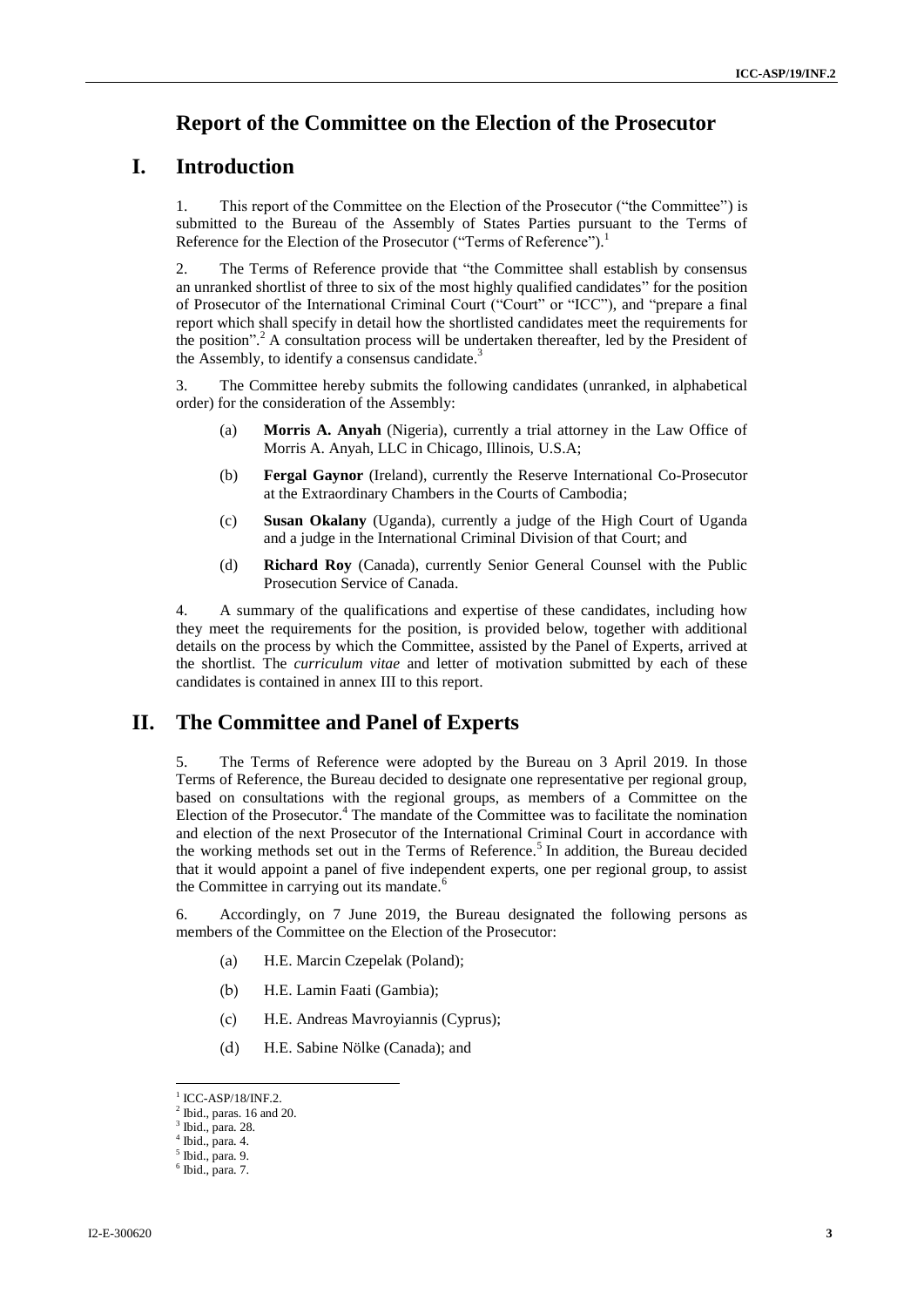(e) H.E. Mario Oyarzábal (Argentina).

7. On 27 June 2019, the Bureau appointed the following persons as members of the Panel of Experts to assist the Committee in carrying out its mandate:

- (a) Mr. Francisco Cox Vial (Chile);
- (b) Ms. Aurélia Devos (France);
- (c) Prof. Charles C. Jalloh (Sierra Leone);
- (d) Mr. Motoo Noguchi (Japan); and
- (e) Ms. Anna Richterova (Czech Republic).

8. On 23 July 2019, pursuant to paragraph 5 of the Terms of Reference, the Committee designated Ambassador Sabine Nölke as its Chair and Ambassador Andreas Mavroyiannis as its Vice-Chair. In order to facilitate coordination and communication between the Committee and the Panel of Experts, and to coordinate the latter's substantive work, the experts designated Professor Charles C. Jalloh as their Chair.

9. The Committee met in plenary session by video conference on ten occasions, not including the interview sessions.<sup>7</sup> The Panel of Experts participated in three of these meetings. <sup>8</sup> In addition, the Panel of Experts met in person in The Hague on 2 and 3 December 2019 and separately by video conference on ten occasions.<sup>9</sup> The Committee met in person in New York on 20 and 21 February 2020. Additional regular and frequent consultations were conducted among Committee members, among Panel members, and between the Committee and Panel Chairs by e-mail, video-conference, and other electronic means.

10. The Committee provided regular updates to the President of the Assembly and to States Parties, both in writing and orally.<sup>10</sup> The Committee submitted an interim report to the Bureau on 1 December  $2020$ .<sup>11</sup> A written update submitted to the President on 29 April 2020 contained information about the move to virtual interviews in light of COVID-19, as well as a proposed vetting procedure (see paragraph 21 below).

11. The Committee received communications about the process from the following organisations: ATLAS (Acting Together: Law, Advice, Support); Human Rights Watch; the International Bar Association; the Norwegian Helsinki Committee; and Open Society Justice Initiative. Members of the Committee also met with representatives of the Coalition for the International Criminal Court in New York on 22 February 2020. The substance of these communications is addressed in section IV below. A request for further discussion with civil society, made after the conclusion of the interview process, regarding the vetting of candidates on the matter of "high moral character", was declined by the Chair.

12. The Committee received a number of unsolicited letters and messages in respect of putative candidates for the position of Prosecutor. While they were welcome as expressions of interest by civil society in the process, the Committee's mandate and the confidentiality of the candidacies at this stage precluded their acknowledgement. Expressions of support for any candidate included on the shortlist established by the Committee, if applicable, will be provided to the President of the Assembly so as to inform the next stage of the process as appropriate.

13. In light of the interest the process on the election of the Prosecutor had generated among civil society including academia and non-governmental organizations, the Chairs of

<sup>7</sup> 8, 11, 23, and 25 July 2019; 5 and 6 May 2020; 8 and 18 June 2020.

<sup>8</sup> 11 July 2019; 5 May 2020; 8 June 2020.

<sup>&</sup>lt;sup>9</sup> 4 December 2019; 24 and 28 April 2020; 5, 7 and 22 May 2020; 4, 7, 11 and 29 June 2020.

<sup>&</sup>lt;sup>10</sup> The Chair of the Committee provided written updates to the President on 12 September 2019, 22 October 2019 and 29 April 2020. Oral briefings were provided to the Bureau on 28 November 2019 and 25 February 2020, and to the Assembly Presidency on 23 April 2020. Oral briefings were also provided to the New York Working Group on 25 February and 15 June 2020. In addition, the President and Vice-Presidents provided additional updates at various meetings of the Bureau and its working groups throughout the period.

 $11$  ICC-ASP/18/INF.4 and Add.1.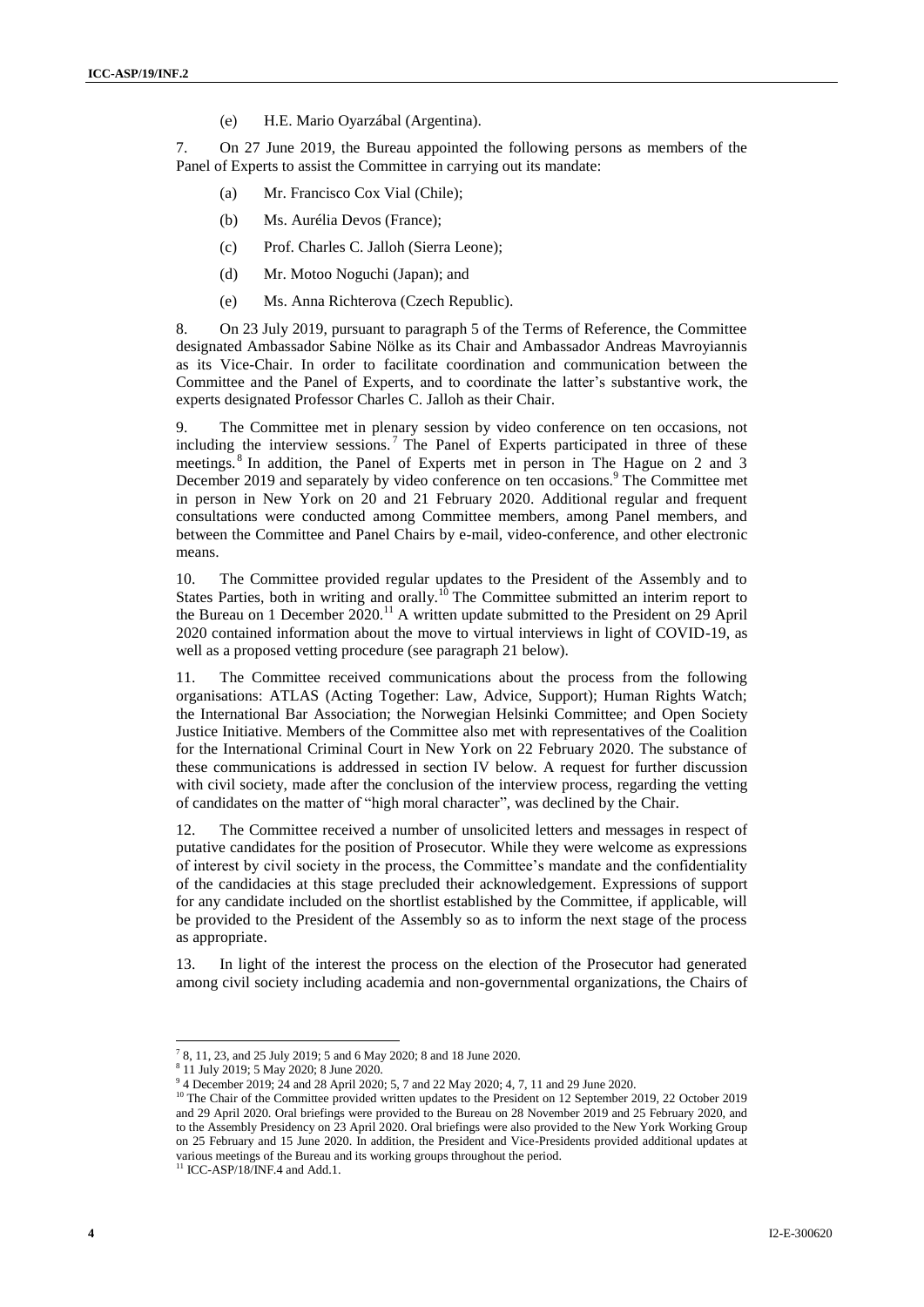the Committee and Panel of Experts co-authored an informal piece outlining the process, which is available online. $^{12}$ 

## **III. Procedure for applications**

14. In accordance with the the Terms of Reference,<sup>13</sup> the Committee requested the Panel of Experts to recommend a draft vacancy announcement with the requirements for the position of Prosecutor, as set out in article 42 of the Rome Statute. The first part of article 42 of the Rome Statute addresses the role of the Office of the Prosecutor ("OTP") and stresses its absolute independence. The second part, which the vacancy announcement stressed, emphasized the key competencies required of the Prosecutor who heads the OTP. In essence, under article 42(3), the Prosecutor (and her/his deputy) must possess the following professional and personal qualities: (a) high moral character; (b) high competence and extensive practical experience in the prosecution *or* trial of criminal cases; and (c) excellent knowledge of and fluency in at least one of the working languages of the Court. The Prosecutor and her office must also be (d) fully independent and act as a separate organ of the Court free from any external influence (article  $42(1)$ ) and (e) the Prosecutor shall also have full authority over the management and administration of the OTP (article 42(2)).

15. The Terms of Reference also provided that the Panel of Experts may consider including the following requirements for the position: experience in the prosecution of complex criminal cases; demonstrated management experience; and in-depth knowledge of national or international criminal law and public international law.<sup>14</sup> These elements were included in the draft vacancy announcement.

16. The Committee subsequently reviewed the draft vacancy announcement and submitted it for the approval of the Bureau on 26 July 2019. The Bureau approved the vacancy announcement on 31 July 2019 and it was published on the website of the Court on 2 August 2019 with a deadline for applications of 31 October 2019. The vacancy announcement, replicated in annex II to this report, was circulated to States Parties with a request from the President of the Assembly for it to be disseminated nationally, through appropriate professional or institutional channels, with a view to reaching the widest possible and cross-regional audience of criminal justice professionals. The vacancy announcement was also circulated to other stakeholders, including civil society groups.

17. In a written update to the President dated 22 October 2019, the Chair provided an overview of the 55 applications which had been received as of 18 October, broken down by regional group, gender and legal system. That update also contained a recommendation from the Committee that the deadline for applications be extended to 25 November, and that the Presidency re-circulate a reminder to all States Parties to disseminate the vacancy announcement to relevant agencies in their jurisdictions and to encourage qualified candidates to apply. The Bureau approved this recommendation on 24 October and the vacancy announcement was re-circulated on 1 November 2019.

18. As at the extended deadline of 25 November 2019, a total of 144 applications had been received. As part of the application procedure, candidates were required to submit supporting documentation.<sup>15</sup> The applicants were given a deadline of 29 November 2019 by which to upload their supporting documentation via a secure website. As at 29 November, a total of **89 candidates** had submitted complete applications. These applications could be broken down as follows:

<sup>&</sup>lt;sup>12</sup> See "ICC Prosecutor Symposium: The ICC Assembly of States Parties' Selection Process for the Third ICC Prosecutor", available at [https://opiniojuris.org/2020/04/24/icc-prosecutor-symposium-the-icc-assembly-of-states](https://opiniojuris.org/2020/04/24/icc-prosecutor-symposium-the-icc-assembly-of-states-parties-selection-process-for-the-third-icc-prosecutor)[parties-selection-process-for-the-third-icc-prosecutor.](https://opiniojuris.org/2020/04/24/icc-prosecutor-symposium-the-icc-assembly-of-states-parties-selection-process-for-the-third-icc-prosecutor)

<sup>&</sup>lt;sup>13</sup> ICC-ASP/18/INF.2, para. 12.

 $^{14}$  Ibid.

<sup>&</sup>lt;sup>15</sup> Candidates were required to separately submit the following: a) their *curriculum vitae*; b) letters of reference from a supervisor, a peer, and a supervisee; and c) a letter outlining the reasons and motivation for the application as well as a summary of relevant experience.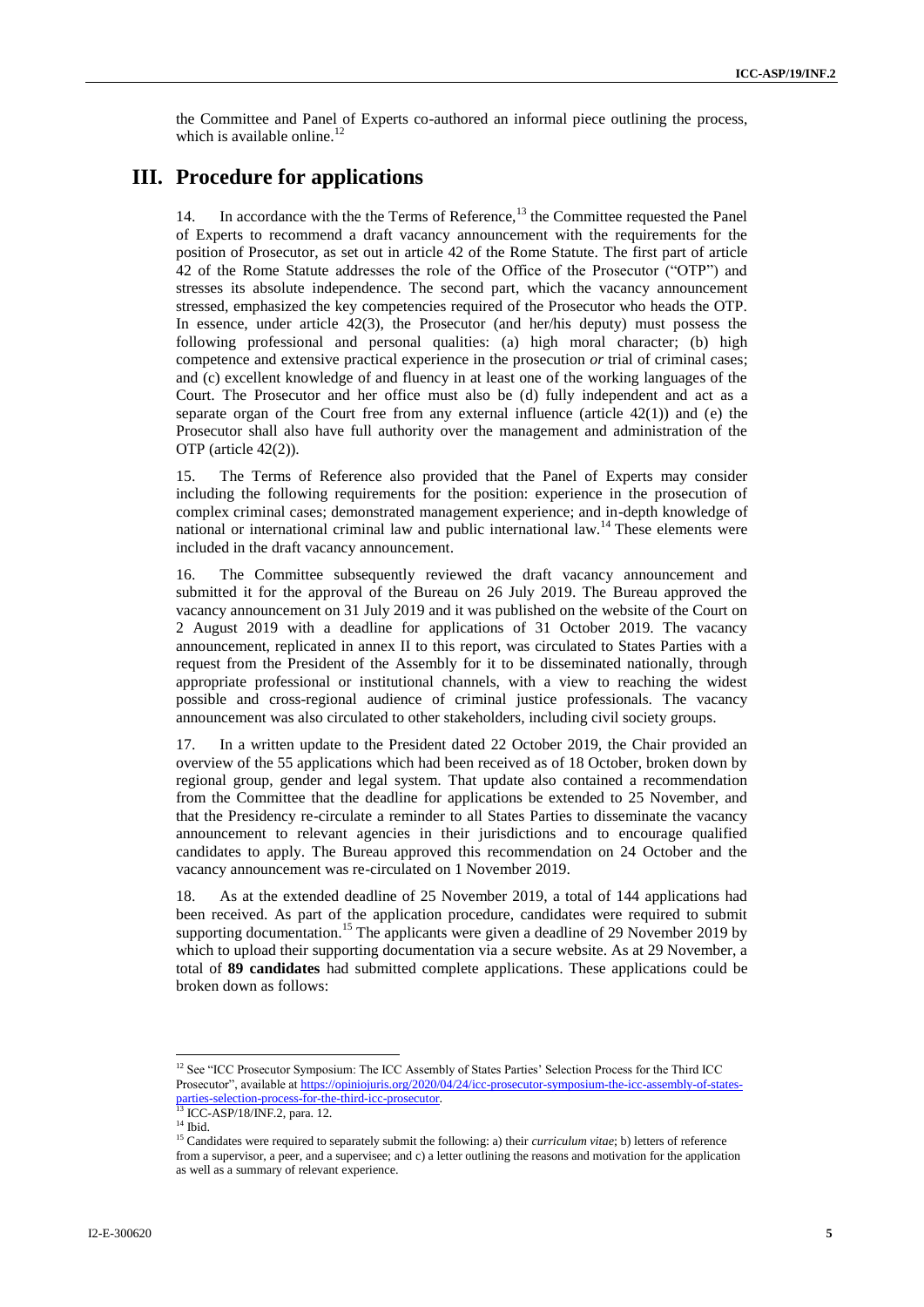| Regional group                     | <b>States Parties</b> | <b>Non-States Parties</b> | Total |
|------------------------------------|-----------------------|---------------------------|-------|
| African Group                      | 20                    |                           | 29    |
| Asia-Pacific Group                 |                       |                           |       |
| Eastern European Group             |                       |                           |       |
| Latin American and Caribbean Group |                       |                           |       |
| Western European and Others Group  | 36                    |                           |       |

| Gender       | Total |
|--------------|-------|
| Female       | 26    |
| Male         | 63    |
| Legal system | Total |
| Civil law    | 50    |
| Common law   | 21    |
| Mixed/Other  | 18    |

# **IV. Assessment of candidates**

### **Modalities**

19. The Terms of Reference provided that the Committee "shall review the applications received in light of the relevant criteria set out in article 42(3) of the Rome Statute and in the vacancy announcement, decide on a longlist of candidates and subsequently undertake competency-based interviews".<sup>16</sup> The Terms of Reference also provided that the Panel of Experts "shall assist the Committee, including by paper-sifting the applications, recommending a longlist of candidates, and preparing and participating in the competencybased interviews".<sup>17</sup> Accordingly, a meeting of the Panel of Experts was convened in The Hague on 2 and 3 December 2019 in order to paper-sift the applications and prepare a recommended longlist of candidates for interview. The Panel of Experts also prepared a proposal for interview questions and modalities. The Committee then met in New York on 20 and 21 February 2020 to review the Panel's recommendations for the establishment of the longlist and to decide on the longlist of candidates to be interviewed. The Committee decided on a longlist of 16 candidates. Two of the 16 candidates subsequently withdrew their applications, for personal reasons, before their interviews could take place; a total of 14 candidates were interviewed.

20. Preparations had been made for the interviews to take place in person in The Hague between 28 and 30 April 2020, with the participation of all members of the Committee and the Panel. Unfortunately, the outbreak of the COVID-19 pandemic and the associated travel and health restrictions, as well as closure of the Court due to directives of local authorities, made it impossible both for the Committee and the Panel to meet in person on the scheduled dates and for candidates to attend.

21. Conscious of the timelines set out in the Terms of Reference, the Committee considered it important to proceed with its mandate despite the difficult circumstances. On 29 April 2020, in a written update to the President, the Chair of the Committee advised that the Committee intended to proceed with interviews of all candidates via secure videoconference. In order to complete the interviews across the range of time zones involved, the

<sup>16</sup> ICC-ASP/18/INF.2, para. 14.

 $17$  Ibid.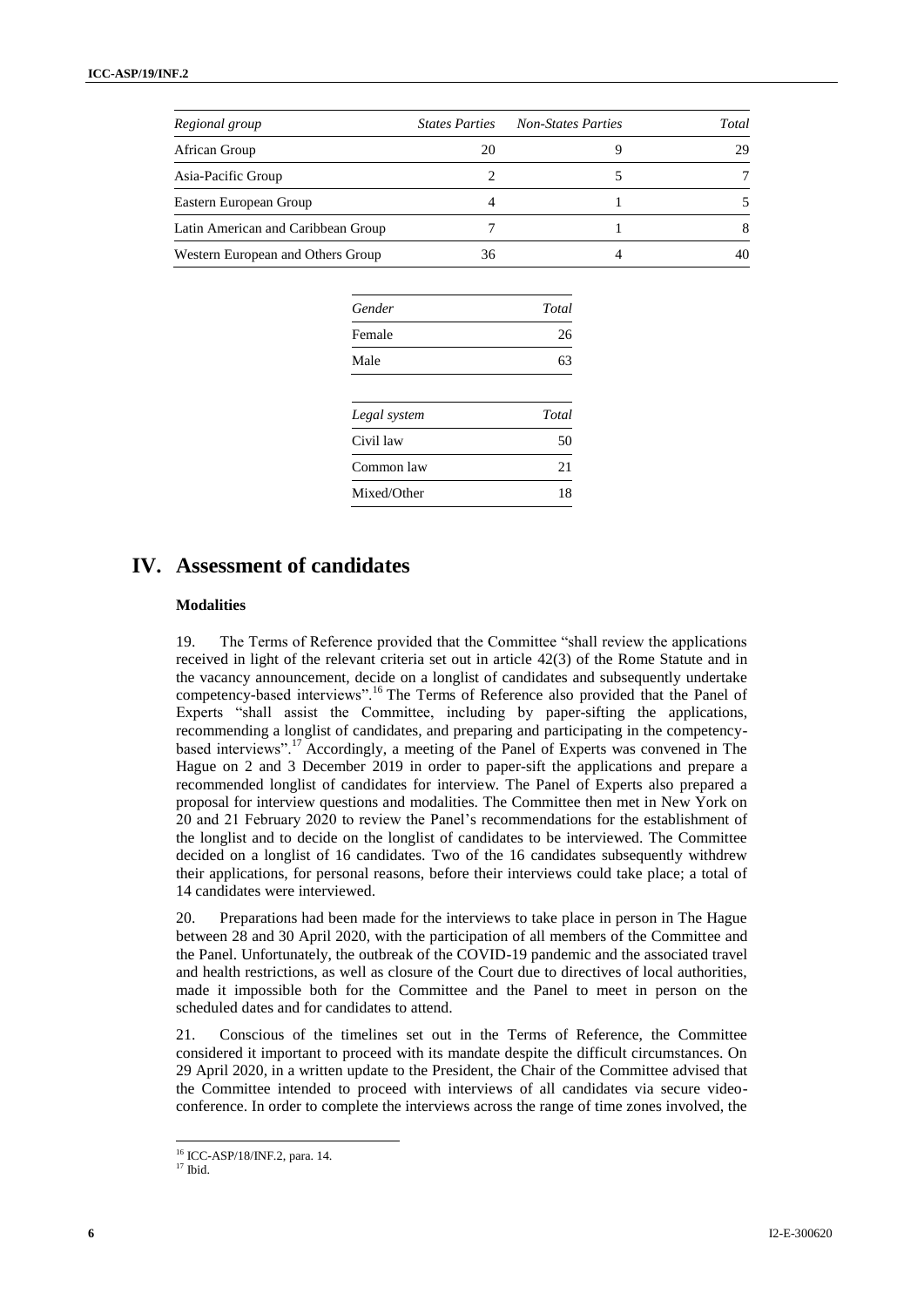Chair advised that the interviews would be scheduled over several weeks. The Chair also informed the President about a vetting procedure the Committee proposed to undertake in response to representations by civil society on the matter of "high moral character" (see paragraphs 24 to 32 below). On 23 May, the President of the Assembly informed the Chair of the Committee by letter that the Presidency welcomed the procedures outlined by the Committee and invited the Committee to proceed accordingly.

22. The video interviews took place between 12 May and 5 June, via the Court's secure video-conferencing platform, Cisco WebEx. The interviews consisted of a series of predetermined questions based on the requirements of the Rome Statute and the competencies set out in the vacancy announcement, with a section of questions specifically reserved for the Experts. In respect of interviews in which the candidate had the same nationality as a member of the Committee or the Panel, or where there was another reason for a real or perceived conflict of interest, the member in question recused him or herself from the interview process and subsequent assessment of that candidate.<sup>18</sup>

23. The Terms of Reference required the Panel of Experts to share their assessment of the candidates with the Committee prior to the elaboration of the shortlist.<sup>19</sup> The Panel of Experts therefore submitted their confidential assessment of the qualifications of all 14 candidates to the Committee, focusing only on the competence of the candidates under article 42 of the Rome Statute and the vacancy announcement, and the Committee took that confidential assessment into account in the elaboration of the shortlist. Consistent with the Terms of Reference, the Committee also had due regard to the extent possible to gender and geographical balance, and adequate representation of the principal legal systems of the world, as well as the best interests of the Court and the Assembly of States Parties as a whole.<sup>20</sup>

### **Vetting**

24. One of the key competencies required of the Prosecutor, as reflected in the Rome Statute itself, is that s/he be "of high moral character". This requirement, which is the first among several competencies listed in article 42(3) of the Rome Statute, was reflected in the vacancy announcement. Efforts were made to address key aspects that would reflect high moral character and integrity. Thus, the vacancy announcement, in language approved by the Bureau of the Assembly of States Parties, provided that the next ICC prosecutor must not only possess high moral character, "but also high commitment to the values and guiding principles of the ICC as well as impeccable personal and professional integrity." This implies that the person should not have engaged in harassment, whether sexual or not, $^{21}$ bullying, discriminatory behavior or other forms of abuse of power or malfeasance.

25. As noted in paragraph 11 above, the Committee received a number of communications from civil society that focused on the above issues, particularly in the context of ensuring that prospective candidates are free from a record of workplace and/or sexual harassment. Communications from civil society organizations included, *inter alia*, suggestions that the Committee receive complaints, carry out investigations, or conduct inquiries into allegations of misconduct against candidates with a view to ensuring that those with a history of workplace and/or sexual harassment would not advance to the shortlist.

26. The Committee determined that while its mandate required it to apply due diligence with regard to the requirements of article 42(3) and that this was central to its task, it lacked the legal authority or framework, as well as the mandate and the capacity, to carry out inquiries, complaint procedures or investigations in respect of candidates who as yet had no legal relationship with the Court, and whose identity it was bound by its Terms of

<sup>18</sup> ICC-ASP/18/INF.2, para. 18.

<sup>19</sup> Ibid., para. 15.

<sup>20</sup> Ibid., para. 19.

<sup>&</sup>lt;sup>21</sup> See *Administrative Instruction on Sexual and Other Forms of Harassment*, ICC/AI/2005/005, 14 July 2005, section 2. The Committee notes that, in order to uphold the standards in the Rome Statute and other relevant policies and regulations of the Court, the Office of the Prosecutor also adopted a Code of Conduct which applies to all members of the Office as well as interns, visiting professionals, gratis personnel and staff members of other organisations on secondment or otherwise made available to the Office. See Code of Conduct for the Office of the Prosecutor, 5 September 2013, available a[t https://www.icc-cpi.int/iccdocs/oj/otp-COC-Eng.pdf.](https://www.icc-cpi.int/iccdocs/oj/otp-COC-Eng.pdf)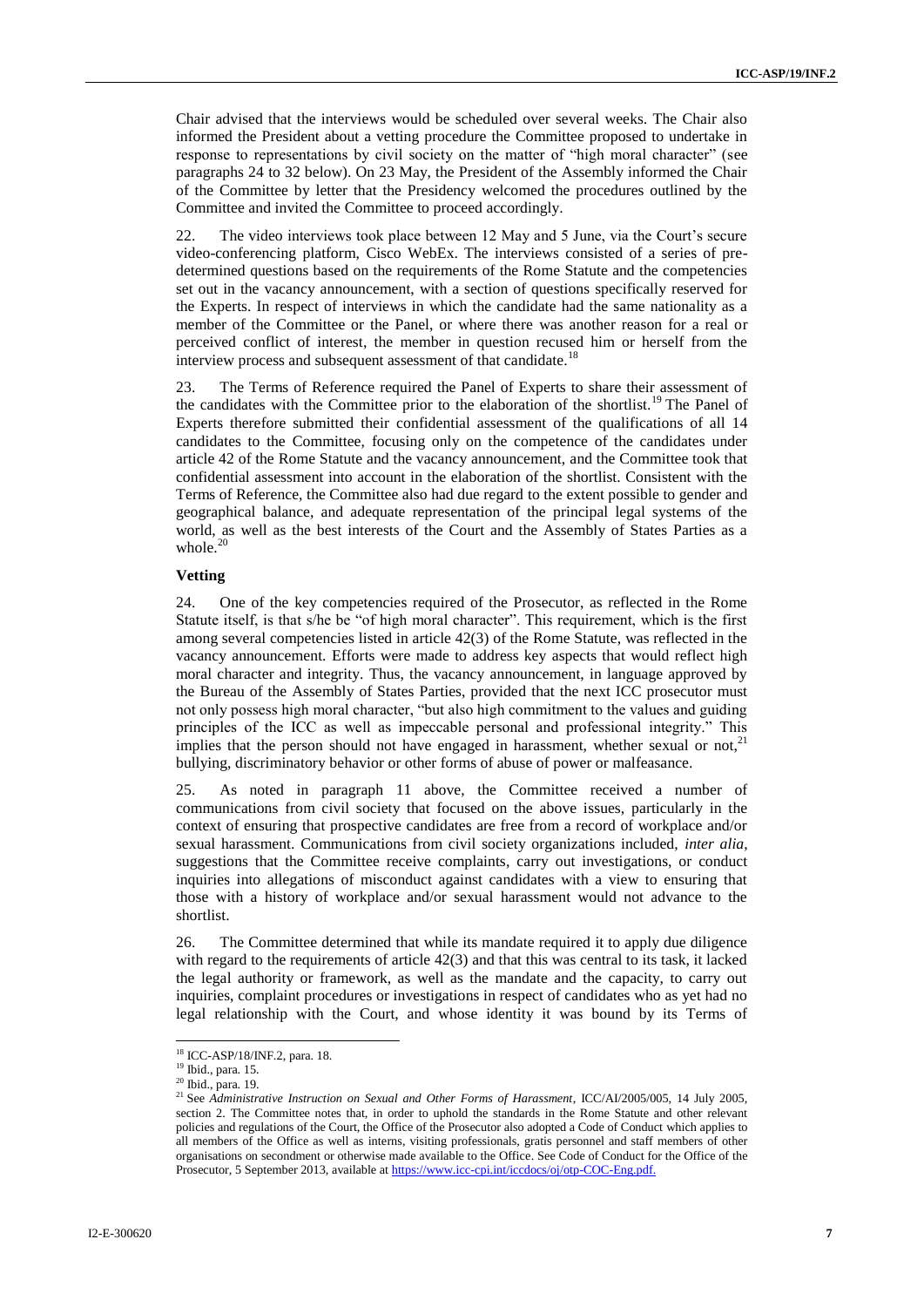Reference to keep confidential. Accordingly, the Committee included a line of questions on the topic of workplace or sexual harassment in the interviews, observing both the candidates' substantive answers and demeanour in response.

27. The Committee furthermore undertook the unprecedented step to include a vetting process, normally only applied to candidates nominated to non-elected positions at the Court and not foreseen in the Committee's Terms of Reference. The Committee's proposal to that effect was endorsed by the Assembly Presidency by letter dated May 23, 2020.

28. The vetting process was carried out independently from the Committee and the Panel of Experts, by the Security and Safety Section of the Court. Given the confidential nature of the work of the Committee, an exchange of letters was concluded between the Director of the Secretariat and the Registrar, to record the fact that the Section would report exclusively to the Committee (via its Chair) with regard to this particular process.

29. The vetting process consisted *inter alia* of detailed reference checks, checks of publicly sourced information (including candidates' own social media accounts), and security and criminal record checks. The Committee agreed with the Security and Safety Section of the Court that certain specific details of the process should remain confidential so as to protect future such processes against potential manipulation or evasion.

30. All 14 candidates consented to the vetting process, which was undertaken for all candidates, concurrently with the interviews, in order to inform the Committee's decisionmaking without affecting the timeline for its report. The strictest confidentiality was maintained throughout the vetting process. All staff involved signed a confidentiality agreement specific to the Committee process, as previously had all other Court and Secretariat staff involved in assisting the Committee in its work.

31. The Committee is aware that a vetting process set in motion *ex post facto* and with limited scope, cannot lay claim to comprehensiveness, nor will it offer all desirable guarantees. In particular, it is to be noted here that references offered by a candidate will likely be inclined to respond only with favourable assessments, and that not all national criminal records bureaus contacted by the vetting officers responded to inquiries. That said, the vetting process contributed to the Committee's ability to present to the Assembly a strong and credible list of the most highly qualified candidates, whose candidacy are likely to withstand the reputational scrutiny that the subsequent public process will bring with it.

32. The Committee recommends, in this context, that future processes for the election of candidates, including candidates nominated for a position by States Parties, include a provision for the vetting of candidates *ab initio*, with clearly outlined parameters and modalities as well as an indication at which point vetting would be triggered.

#### **Considerations for assessment**

33. Candidates were assessed against the requirements of the Rome Statute, the additional competencies set out in the Committee's Terms of Reference, and the vacancy announcement, based on the following considerations:

- (a) qualifications and experiences set out in candidates' applications and supporting materials and documentation provided therewith;
- (b) their performance in the interview; and
- (c) the outcome of the vetting process and reference check.

In the interview, candidates were expected to respond substantively and clearly to the competency-based questions posed by the Committee and Panel, so as to demonstrate the expected competencies and to provide the Committee and Panel members with an appreciation of their understanding and vision for the work of the Office of the Prosecutor and the Court, as well as their suitability for the role by virtue of personality, clarity of communication, character, and overall demeanour.

34. In all instances where a candidate was of the same nationality as a Committee or Panel member or where a member had a close personal or professional association with a candidate, the member recused him/herself: from the initial assessment of the candidate for placement on the long list; from the interview; and from any subsequent assessment and discussion of that candidate. In one instance a Panel member submitted a notice of recusal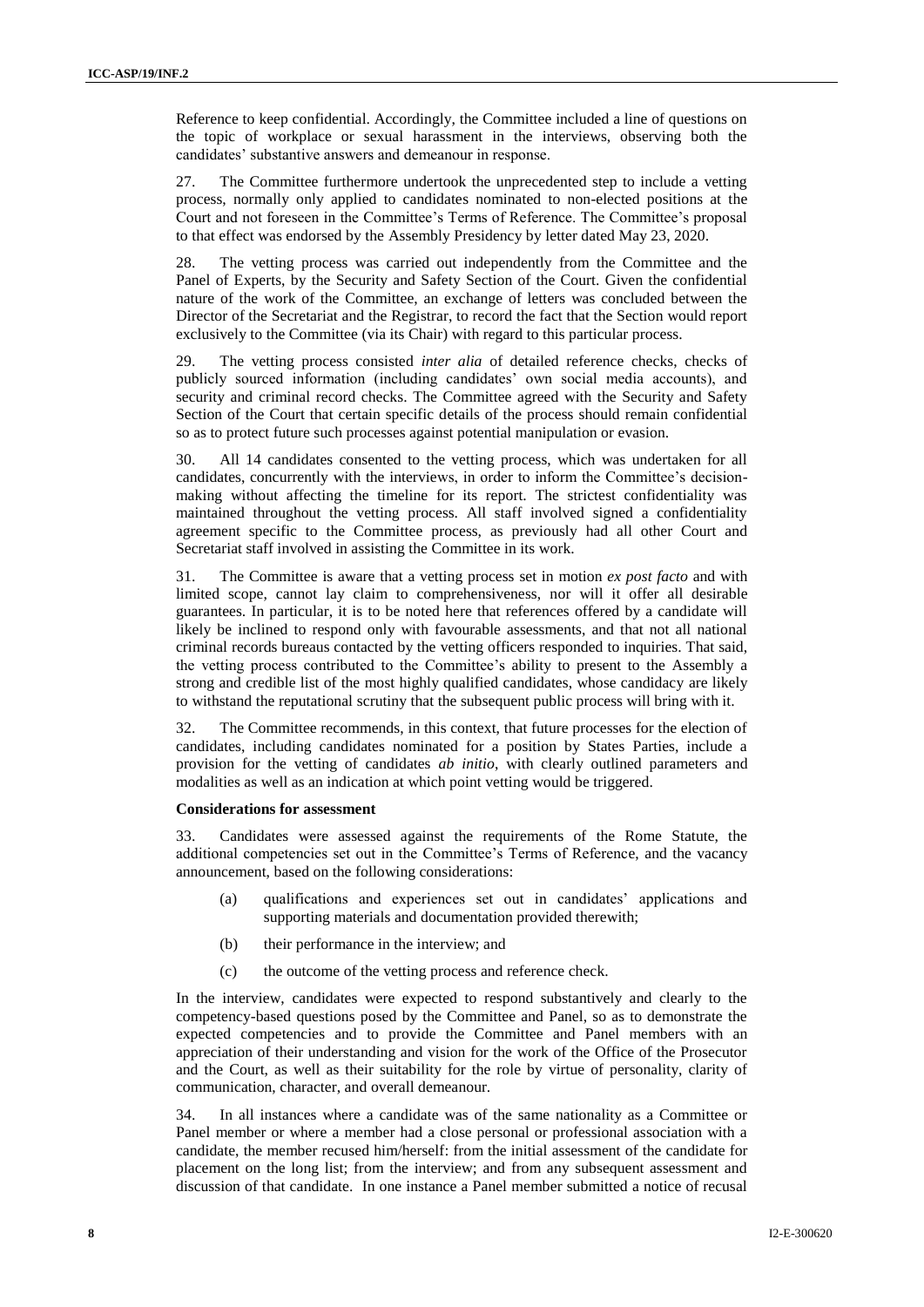after the interview, due to subsequent close professional contacts with a candidate; that Panel member did not participate further in the assessment and discussion of the candidate.

## **V. Recommendations**

35. The Committee's mandate is to facilitate the consensus nomination and election of the next Prosecutor by the Assembly by preparing a shortlist of three to six of the most highly qualified candidates for the position of Prosecutor. To this end, a list of four candidates is copied below.

36. The Committee wishes to express its appreciation to all candidates who submitted an application for the position, and particularly to those candidates who participated in the interviews. The Committee notes that, consistent with the Terms of Reference, the identity of all candidates who do not appear on the shortlist will be kept confidential, as will all information submitted by them throughout the process. Information received in the context of the vetting process as well as the Committee's and Panel's assessments, internal correspondence and deliberations will likewise be kept confidential, as mandated by the Assembly.<sup>22</sup>

37. There is no such thing as a "perfect" candidate, and a *curriculum vitae* tells only a part of the story. All four candidates recommended to the States Parties for further consideration have areas in which their actual, recorded experience may not be as extensive as considered desirable. For this reason, the Committee chose to conduct competency-based interviews, with a view to allowing candidates to show how they would demonstrate certain behaviours/skills, as prosecutors, as managers of the OTP and within the strategic context in which the ICC is situated.

38. The interviews themselves provided the Committee and participating Panel members with a unique opportunity to test whether the entries in the *curriculum vitae* corresponded to a candidate's ability to relate that experience to the work of the OTP. The Panel in addition assessed the substance of candidates' responses to questions from a technical standpoint, the quality of professional experiences and qualifications, as well as potential conflict situations.

39. In light of current challenges and ongoing calls for reform of the Court, its business practices and its management, the Committee also closely observed the candidates' personal qualities, ideas and demeanour, in questions aimed *inter alia* at disclosing their vision of the change management leadership that States Parties have indicated the Court will require going forward.

40. As noted in paragraph 23, the Committee had due regard to the extent possible to gender and geographical balance, as well as adequate representation of the principal legal systems of the world. The Committee's ability to provide a balanced slate of candidates in this regard was, however, circumscribed by the available pool of applicants and the qualifications of those who presented within specific categories. That said, the candidates on the shortlist nonetheless present a diversity of professional profiles, backgrounds and experiences which should allow States Parties to choose a candidate who best represents their vision for the future of the OTP.

41. The Committee recommends that gender balance and diversity of legal systems be taken further into account in the selection and appointment of the Deputy Prosecutor(s).

42. The Committee also recommends that further efforts be undertaken by the Bureau and by States Parties to encourage applications from women and candidates from the Asia-Pacific Group, Eastern European Group and Latin American and Caribbean Group in similar selection and election processes in the future.

43. All four candidates on the shortlist impressed the Committee, supported by detailed advice and assessments from the Panel of Experts, with their genuine interest in justice and the rule of law, the ICC and the cause of international criminal accountability – without fear or favour nor desire for personal advancement, beyond the wish to seek out new challenges

l

<sup>&</sup>lt;sup>22</sup> ICC-ASP/18/INF.2, para. 23.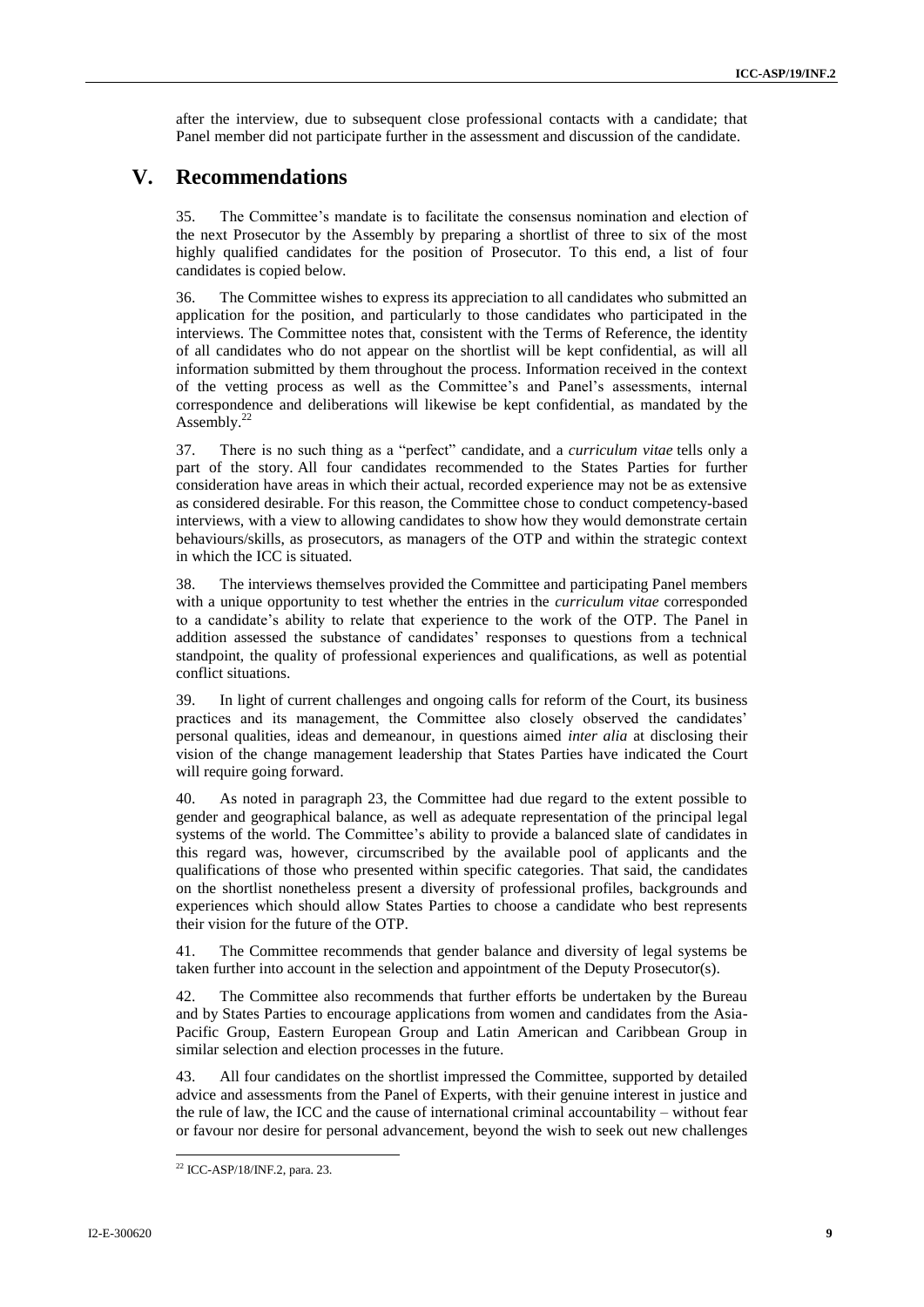in public service. Each of them will bring their own, unique and fresh professional perspective to the work of the Court. Likewise, all communicated clearly their appreciation for an organization and a managerial philosophy that value integrity, professionalism, teamwork, diverse and new perspectives, responsible stewardship and accountability.

44. The Committee, taking into account also the views of the Panel of Experts, unanimously agreed and is confident that each of the candidates proposed herein not only meets the formal eligibility criteria of the Rome Statute, but also has the professional experience and expertise and the necessary personal qualities to perform the role of Prosecutor.

45. The candidates' *curricula vitae* and letters of motivation are provided to the States Parties in annex III to this report.

46. The shortlisted candidates proposed to the Assembly of States Parties for further consideration, unranked and in alphabetical order, are:

### **A. MORRIS A. ANYAH (Nigeria)**

47. Morris A. ANYAH (B.A., M.A., J.D.; admitted to the Bars of Illinois, Georgia and the District of Columbia and to Lists of Counsel at the ICC, Special Tribunal for Lebanon (STL), and Special Court for Sierra Leone (SCSL)) is currently a trial attorney in the Law Office of Morris A. Anyah, LLC in Chicago, Illinois, U.S.A., having been in this position since September 2013. His training and background are in the common law legal tradition. He has worked in the Office of the Prosecutor for the International Criminal Tribunals for Yugoslavia and Rwanda (ICTY and ICTR); as defence counsel at the SCSL (including as Lead Counsel in the *Charles Taylor* appeal); and as legal representative for victims at the ICC (*Kenyatta)*. Mr. Anyah's primary language is English, and he has some knowledge of Dutch and Igbo. Mr. Anyah is a dual Nigerian-U.S. national and while his residence, legal practice and accreditations are currently in the United States, he was born in Nigeria and has declared his primary nationality to be that of Nigeria.

48. Mr. Anyah distinguished himself through his detailed knowledge of the Rome Statute, evident appreciation for the role of both diplomacy and meticulous trial preparation in the work of the ICC, and his understanding of the Court's strategic context. He has extensive practical experience as appellate counsel before the SCSL (*Taylor*), as prosecutor and legal adviser in other international criminal tribunals, as well as with different legal systems in a variety of countries. While his managerial experience is limited to smaller teams, he provided a convincing understanding of the essential guiding principles relating to delegation, communication, integrity and financial stewardship. In the interview he presented himself as exceedingly well prepared and knowledgeable, as well as calm, thoughtful and deliberate in his responses.

### **B. FERGAL GAYNOR (Ireland)**

49. Fergal GAYNOR (LL.B., M.A., admitted to the practice of law in Ireland, England and Wales) is currently the Reserve International Co-Prosecutor at the Extraordinary Chambers in the Courts of Cambodia (ECCC), having been in this position since March 2020.<sup>23</sup> His training and background are in the common law legal tradition. He has worked as Head of both the Syrian Regime and Myanmar teams at the Commission for International Justice and Accountability; as Senior Assistant Prosecutor in the ECCC; as lead counsel for victims at the ICC (*Kenyatta*); and as a trial attorney in the Offices of the Prosecutor at the ICTY and ICTR. Mr. Gaynor's primary language is English, and he has a strong working knowledge of French and Spanish.

 $2<sup>23</sup>$  After having been selected for interview, Mr. Gaynor informed the Committee of several updates in respect of his curriculum vitae. Specifically, he informed the Committee that he had left the Commission for International Justice and Accountability (CIJA) on 31 December 2019 and had been appointed as the Reserve International Co-Prosecutor at the ECCC in March 2020. He also advised that, in addition to his role as Lead Counsel for 82 victims at the ICC in the situation in Afghanistan, he was also acting as Lead Counsel for 770 victims in the Situation in Palestine.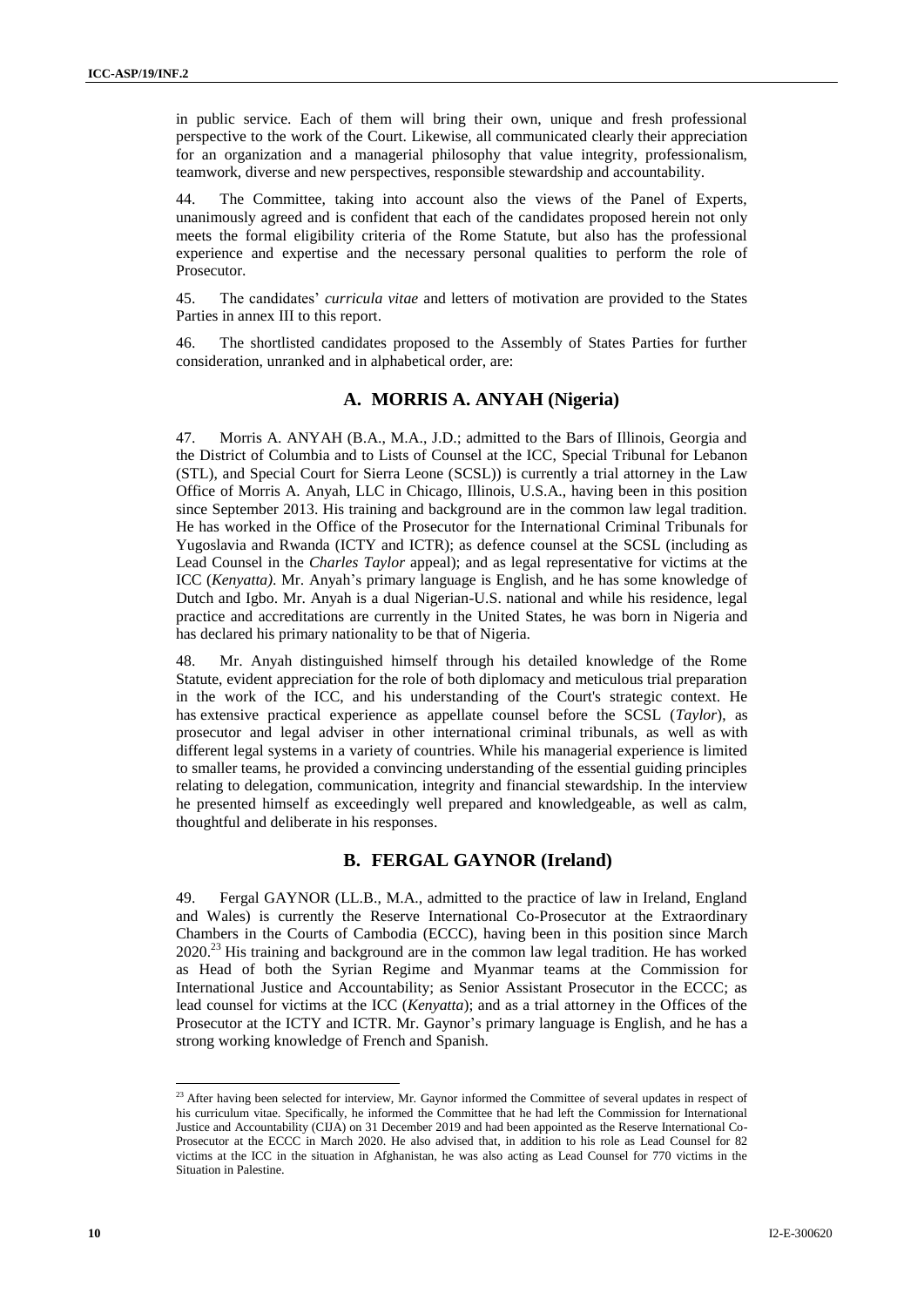50. Mr. Gaynor possesses a 360-degree understanding of the international criminal justice system. His work as prosecutor, defence and victims counsel as well as with civil society has provided him with a clear view of the challenges faced by the ICC, as well as a solid vision for addressing them. His work on crimes in Syria and Myanmar shows a deep appreciation for creating the necessary evidentiary basis for successful prosecutions, including through credible linkage evidence and sound jurisdictional basis. Despite his relatively limited management experience, Mr. Gaynor's understanding of the principles of financial stewardship, accountability and the building of diverse and empowered teams instills confidence in the Committee that he would succeed in the management challenges in the OTP. His interview showed him to be thoughtful, thorough and proactive, with a clearly articulated vision for the future of the Court and the demands of change management.

### **C. SUSAN OKALANY (Uganda)**

51. Susan OKALANY (LL.B.) is currently a judge of the High Court of Uganda and a judge in the International Criminal Division of that Court, having been in this position since 2016. Her training and background are in the common law legal tradition. She has served in the Directorate of Public Prosecutions in Uganda in roles of increasing responsibility, including as Head of the Department of Gender, Children and Sexual Offences and as lead prosecutor on the *Kampala Bombings* case. Ms Okalany's primary languages are English and Ateso, and she speaks Swahili, Luganda and Lao.

52. Ms Okalany has forged an impressive career under challenging circumstances, steered by a clear vision of the rule of law and justice for victims and a strong streak of independence in the face of political pressure and traditional gender roles. Although her prosecutorial and judicial experience is limited to the domestic arena, her experience in prosecuting atrocity crimes and addressing sexual and gender-based violence are highly germane to the substance of the Court's work. Like other candidates, her managerial experience is limited to smaller teams, but she demonstrated a clear understanding of the competencies required, including financial stewardship, as well as a proven track record of embracing new challenges. In the interview Ms Okalany provided candid and thoughtful responses from the perspective of a situation country; an evident openness to learning and adapting; and resilience in the face of pressure.

### **D. RICHARD ROY (Canada)**

53. Richard ROY (LL.B.) is currently Senior General Counsel with the Public Prosecution Service of Canada (PPSC), having been in this position since 2010. His training and background are in both the civil and common law legal traditions. He has served with the PPSC in increasingly responsible positions since 2001, including as prosecutor for crimes against humanity, war crimes and genocide (*Munyaneza* case), and held prior positions with the Federal Prosecution Service (Justice Canada), the Rogatory Commission in Colombia, and the Office of the Attorney General of Quebec. Mr. Roy is trilingual in French, English and Spanish.

54. Mr. Roy is a consummate professional prosecutor and team leader, with extensive experience in successfully preparing and leading complex, multi-defendant, and highprofile criminal prosecutions, including in the face of intense public scrutiny and political pressure. While his prosecutorial experience is primarily in a domestic setting, he secured rare extra-territorial convictions for genocide (*Munyaneza)* and transnational corruption (*SNC Lavalin*/Libya) and actively engaged with prosecutorial networks around the world, particularly in Latin America. His managerial vision focuses on the development and empowerment of a diverse cadre of professionals, as well as modelling responsible financial stewardship, integrity and accountability. In his interview, Mr. Roy proved himself thoughtful, analytical and candid, with a thorough understanding of the many strands required to deal with complex and evolving situations.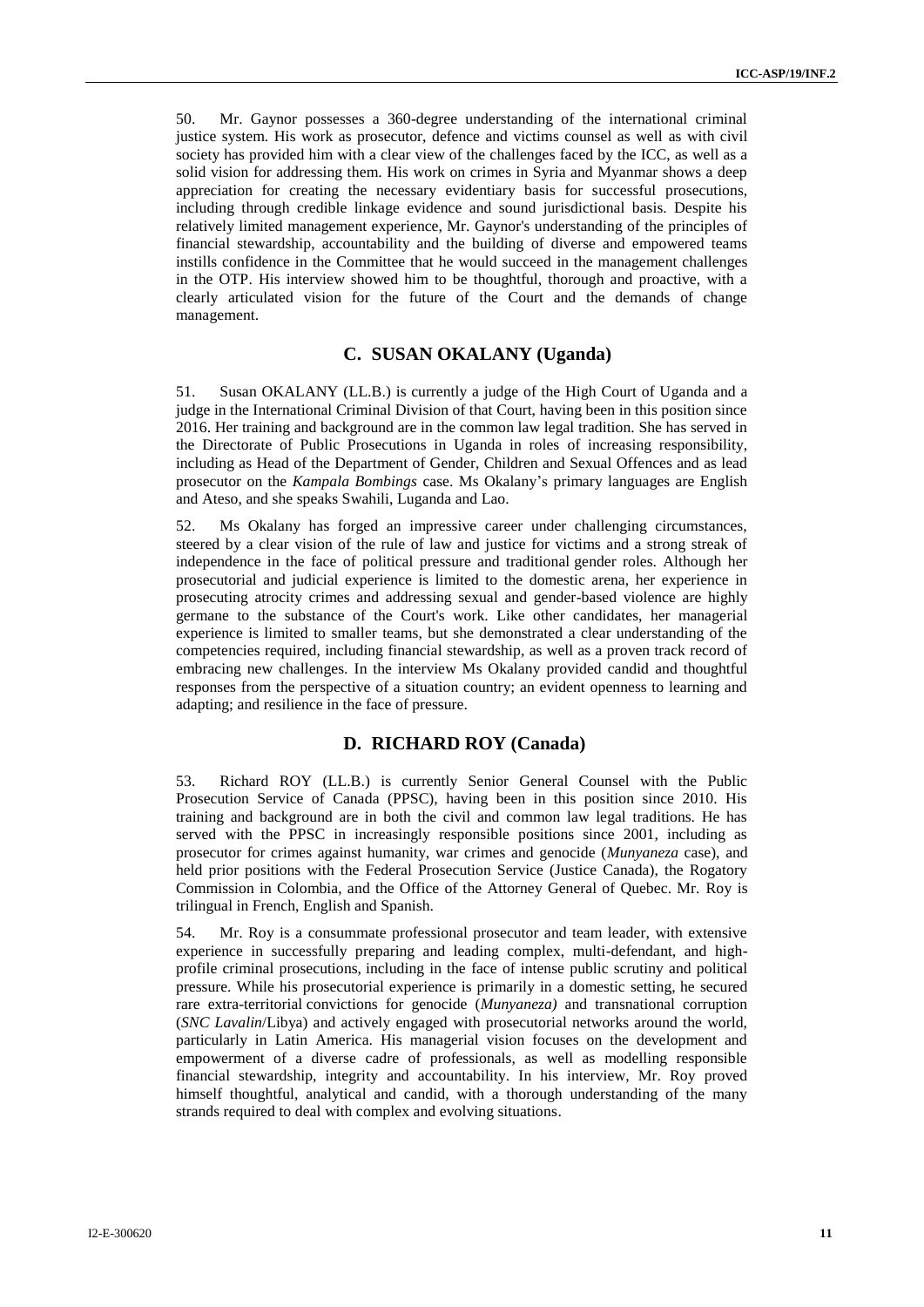# **VI. Conclusion**

55. The Committee wishes to express its gratitude to the Secretariat of the Assembly of States Parties and members of the technical staff of the Registry for their diligent and professional assistance in the course of this process.

56. The Committee also wishes to express its deep appreciation for the invaluable assistance provided to it by the members of the Panel of Experts, as well as for the professional and collegial cooperation throughout.

57. The Committee notes that the evident interest of civil society and supporters of the Court argues most strongly for their engagement in the further, public, process leading to the election of the Prosecutor. In this context, the Committee notes that due to the virtual nature of the interviews undertaken, there will be a significant underspend in the budget allocated to the Committee's work by the Assembly of States Parties, which it recommends be reallocated to any public engagement portion the Assembly Presidency and the Bureau may decide to pursue in order to introduce the shortlisted candidates to the States Parties and civil society. $24$ 

58. Although this is not foreseen in the Committee's mandate, in view of the ongoing Review process and in order to assist the Assembly with similar selection and election processes in the future, the members of the Committee and the Panel of Experts stand ready to assist in whatever further ways may be required by the Assembly, and in view of the experience developed over the course of the past year, to prepare an informal "lessons learned" report, with additional recommendations, including as relates to the vetting of candidates for elected office, if so requested.

> Marcin Czepelak Lamin Faati Andreas Mavroyiannis Sabine Nölke Mario Oyarzábal

l

 $^{24}$  As at 26 June 2020, the actual expenditure associated with the work of the Committee in 2020 amounted to €12,960. Some additional expenditure is anticipated in relation to the translation of documentation. The total amount approved by the Assembly for 2020 was  $€44,600$ .